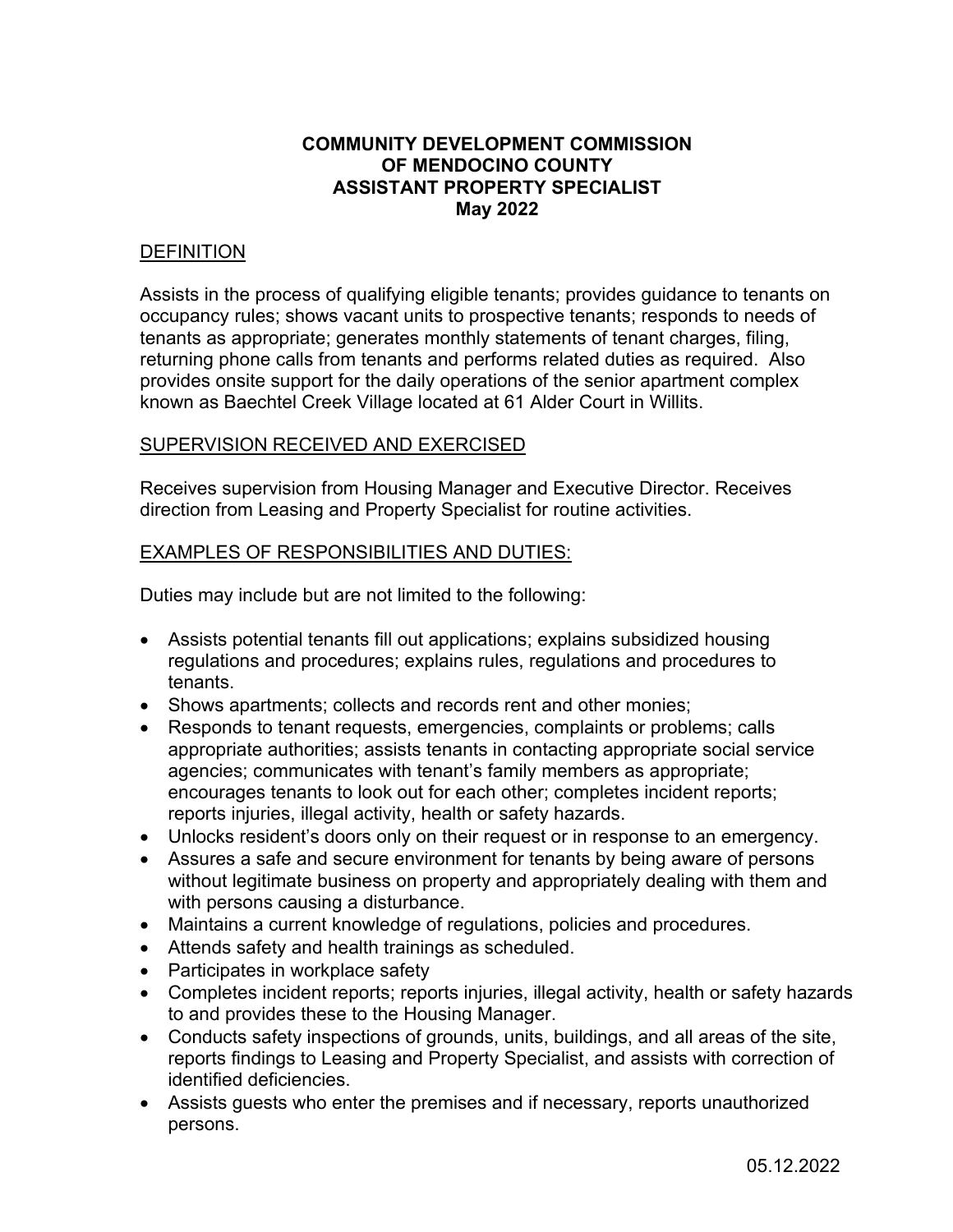- Attends and actively participates in weekly, monthly, and other meetings required by Housing Manager and/or Executive Director.
- Takes work order requests/needs and enters them into the software system, submits for completion to Leasing and Property Specialist or Maintenance Technician. May close out work orders following established procedures.
- Perform related duties and responsibilities as assigned.

# EMPLOYMENT STANDARDS

Knowledge of and Proficiency in:

- Basic principles and procedures of residential property management.
- General safe work and job-specific practices.
- CDC safety and health policies, procedures, and safety rules.
- **Effective verbal and written communication, including emails.**

Ability to:

- Learn and interpret Agency programs, policies, and procedures.
- Collect rents.
- Assist with housing certification process.
- **Effective communication with tenants and their guests.**
- Prepare accurate written work order notes.
- Maintain regular and consistent attendance and perform work with minimal supervision.
- Communicate clearly and concisely, both orally and in writing.

### **EDUCATION REQUIRED:**

High School Diploma or GED.

### **EDUCATION/ SKILLES PREFERRED:**

Two years' experience managing a residential housing complex and/or experience or any combination of education, training, and experience that would be likely to provide the required knowledge, abilities, and skills to perform the essential functions of the position. AA in related field preferred; Bilingual preferred.

# **LICENSES AND CERTIFICATIONS REQUIRED:**

Valid State Driver's License